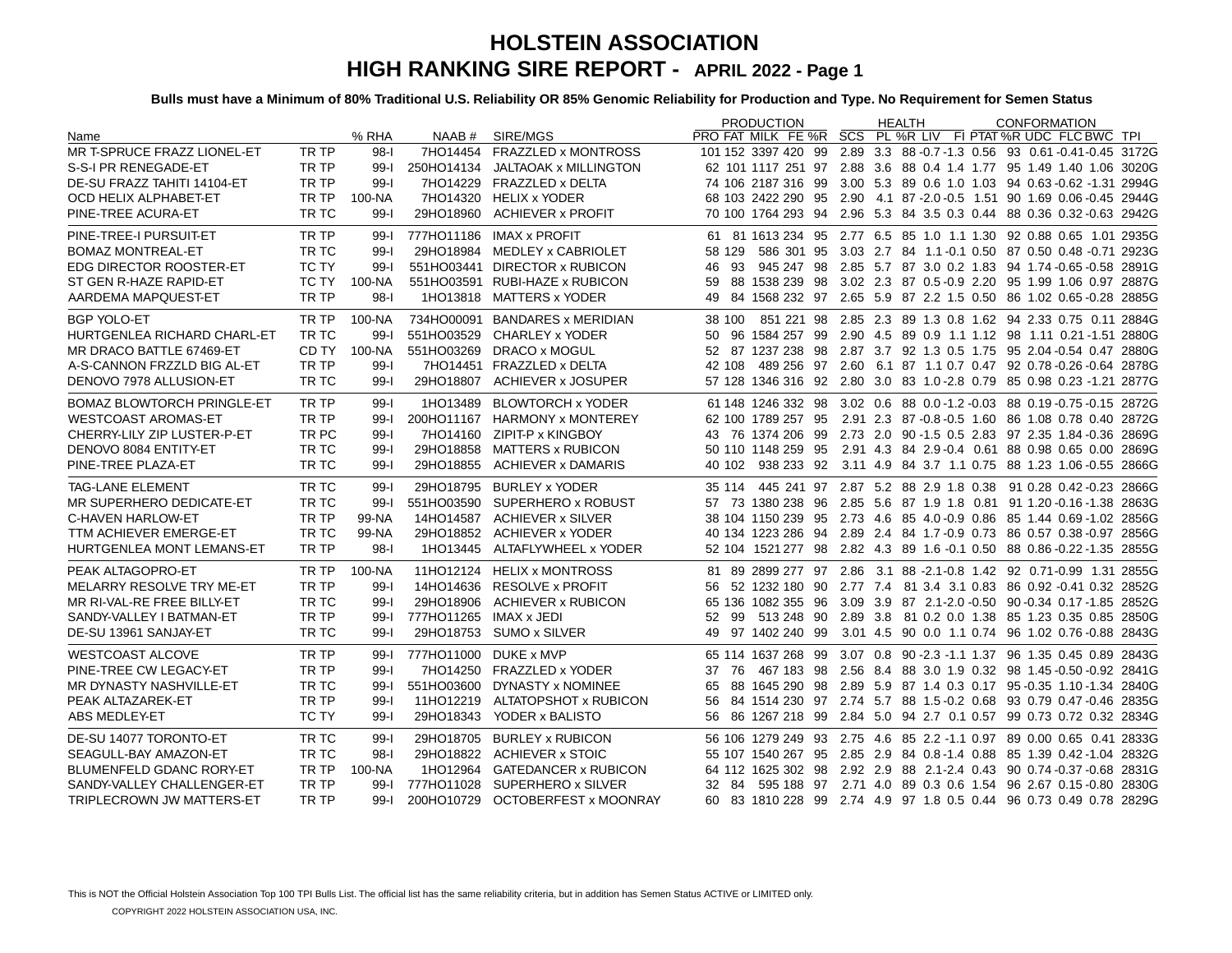|                                   |       |          |                        |                                | <b>PRODUCTION</b>    | <b>HEALTH</b>                                | <b>CONFORMATION</b>                                                    |
|-----------------------------------|-------|----------|------------------------|--------------------------------|----------------------|----------------------------------------------|------------------------------------------------------------------------|
| Name                              |       | % RHA    |                        | NAAB # SIRE/MGS                |                      |                                              | PRO FAT MILK FE %R SCS PL %R LIV FI PTAT %R UDC FLC BWC TPI            |
| <b>WILRA BURNETT-ET</b>           | TR TC | $99 - 1$ |                        | 29HO18731 BURLEY x YODER       | 39 129               |                                              | 331 256 95 2.95 1.8 87 1.3 - 1.8 1.54 90 1.03 0.92 0.23 2827G          |
| PEAK ALTAINGOLD-ET                | TR TP | $99 - 1$ |                        | 11HO12158 HOTLINE x SUPERSHOT  |                      |                                              | 60 67 1462 228 94 2.90 1.4 87 -3.9 1.0 1.89 89 1.61 1.55 -0.78 2825G   |
| FB 6860 SPECTRE PERK-ET           | TR TC | $99 - 1$ |                        | 29HO18843 SPECTRE x SILVER     |                      |                                              | 56 117 1199 294 97 2.93 2.3 87 -0.5 -2.1 1.25 91 0.59 1.01 -0.90 2824G |
| <b>MR MONSTER-ET</b>              | TR TP | $99 - 1$ |                        | 734HO00082 JEDI x BOMBERO      |                      |                                              | 82 69 2677 252 97 2.66 3.2 87 0.3 0.5 0.89 87 0.98 0.75 0.95 2824G     |
| <b>WOODCREST KING DOC</b>         | TR TP | $99 - 1$ |                        | 250HO12961 KINGBOY x MACK      | 71 1611 184 99<br>56 | 3.11 3.5 97 -1.8 -1.2 3.46 99 2.27 2.10 1.07 | 2824G                                                                  |
| <b>RICKLAND HUGHES-ET</b>         | TR TC | $99 - 1$ |                        | 29HO18782 BURLEY x MONTROSS    | 53 100               |                                              | 925 246 95 2.84 4.9 87 2.5 - 0.4 0.85 87 0.49 0.09 - 0.35 2823G        |
| OCD LEGENDARY COFFEE-ET           | TR TP | $99 - 1$ |                        | 250HO14310 LEGENDARY x RUBICON |                      |                                              | 32 82 246 177 98 2.73 5.8 89 3.2 0.5 1.79 95 1.25 1.56 0.54 2822G      |
| AOT BLOWTORCH HEALER-ET           | TR TP | $99 - 1$ |                        | 1HO13458 BLOWTORCH x SUPERSIRE |                      |                                              | 65 124 1310 303 97 2.78 1.0 88 -1.9 -1.8 0.77 88 0.55 -0.82 0.14 2820G |
| SANDY-VALLEY EMINENT-ET           | TR TP | $99 - 1$ |                        | 7HO14329 LEGENDARY x YODER     | 36 83                |                                              | 545 217 96 2.84 5.5 87 3.2 2.9 0.41 88 0.59 0.36 -0.88 2819G           |
| <b>WELCOME SILVER GRIFF-ET</b>    | TR TP | 100-NA   |                        | 14HO07796 SILVER x SUPERSIRE   | 58 109               |                                              | 892 270 99 3.11 2.7 97 -0.8 0.2 0.89 96 0.60 0.19 -0.41 2815G          |
| N-SPRINGHOPE ESCALATE-ET          | TR TP | $99-1$   |                        | 29HO18787 FRAZZLED x YODER     |                      |                                              | 56 89 1507 238 98 2.63 5.1 88 1.4-1.4 0.70 94 1.23-0.46-0.72 2813G     |
| SANDY-VALLEY LOTTERY-ET           | TR TC | $99 - 1$ |                        | 29HO18635 BANDARES x KINGBOY   | 51 90                |                                              | 762 224 98 2.79 2.9 90 1.0 - 1.0 1.35 90 1.74 0.22 0.63 2813G          |
| DENOVO 2705 VENTURE-ET            | TR TC | $99 - 1$ |                        | 29HO18870 ACHIEVER x DELTA     | 40 107               |                                              | 788 267 92 2.74 5.0 82 2.0 -0.3 -0.13 85 0.74 0.22 -1.62 2811G         |
| PINE-TREE TORTUGA-ET              | TR TC | $99 - 1$ |                        | 29HO18711 BURLEY x YODER       | 93<br>46             |                                              | 666 234 96 2.92 4.8 88 3.0 1.0 0.66 92 0.57 0.56 -1.43 2810G           |
| <b>HAS HAS GARIDO</b>             |       | $99 - 1$ |                        | 624HO09030 GYMNAST x PENLEY    | 50                   |                                              | 82 1332 197 91 2.67 2.7 87 -0.4 0.4 1.31 88 1.18 0.87 1.33 2809G       |
| PINE-TREE-I PROSPECTUS-ET         | TR TP | $99 - 1$ |                        | 200HO11185 IMAX x PROFIT       | 68                   |                                              | 81 1582 222 93 2.80 3.5 83 1.4 -1.0 1.43 85 1.01 0.06 1.61 2809G       |
| <b>T-SPRUCE FRAZZLED LOUIE-ET</b> | TR TP | $99 - 1$ |                        | 7HO14127 FRAZZLED x MONTROSS   | 66                   |                                              | 86 1938 236 99 2.49 4.7 89 -0.2 -3.1 1.14 92 1.53 0.01 0.62 2808G      |
| S-S-I MAGEE PEDROZO-ET            | TR TP | $99 - 1$ |                        | 7HO14381 MAGEE x JEDI          | 60                   |                                              | 66 1374 226 96 2.82 4.6 87 1.5 0.2 1.30 87 1.12 -0.14 -0.59 2807G      |
| REGAN-DANHOF GAMECHANGER-ET TR TP |       | $99 - 1$ |                        | 1HO13844 MODESTY x JEDI        | 49                   |                                              | 74 1439 244 96 2.91 4.2 87 -0.4 1.4 0.89 89 1.17 0.82 -1.44 2806G      |
| <b>AURORA MITCHELL-ET</b>         | TY TV | 100-NA   |                        | 515HO00318 MITCHELL x BOMBERO  | 69<br>43             |                                              | 924 168 93 2.69 3.0 85 0.7 1.3 2.58 88 1.75 0.68 0.73 2805G            |
| PINE-TREE BURLEY-ET               | TC TY | $99 - 1$ |                        | 29HO18225 BOASTFUL x ALTAOAK   | 39 88                |                                              | 942 209 99 2.94 6.1 98 3.5 1.8 0.61 97 0.29 0.82 -0.84 2805G           |
| PINE-TREE GRIFF GUSTO-ET          | TR TP | 100-NA   | 7HO14446               | <b>GRIFF x YODER</b>           | 58 104               |                                              | 926 263 93 3.06 2.7 84 0.3 -0.9 1.00 87 1.01 0.33 -1.10 2805G          |
| <b>MR WINGS NORTON-ET</b>         | TR TC | $99 - 1$ |                        | 551HO03713 WINGS x NOMINEE     |                      |                                              | 67 72 1607 268 97 2.87 4.4 87 0.6 0.3 0.50 89 0.56 0.23 -1.33 2802G    |
| ABS ACHIEVER-ET                   | TC TY | 99-NA    |                        | 29HO18296 YODER x ALTAEMBASSY  | 27 121 156 255 99    |                                              | 2.71 4.3 95 3.9-1.2 0.32 98 0.97 0.51-1.55 2800G                       |
| MR FARNEAR HELIX TWITCH-ET        | TC TY | $100-NA$ |                        | 551HO03714 HELIX x DELTA       |                      |                                              | 39 101 1002 237 96 2.79 4.3 86 -2.1 0.6 1.16 88 1.35 -0.58 -0.29 2800G |
| SILVERRIDGE V TIMBERLAKE-ET       | TR TP | $99 - 1$ |                        | 777HO11288 IMAX x SUPERSHOT    |                      |                                              | 65 69 2204 228 95 2.87 4.7 85 0.0 -0.4 0.88 91 1.94 -0.62 0.05 2800G   |
| DENOVO 14420 PROFOUND-ET          | TR TC | $99 - 1$ |                        | 29HO18839 MATTERS x JEDI       |                      |                                              | 56 58 1625 176 90 2.50 5.4 81-0.5-0.2 1.50 86 1.69 0.44 0.47 2799G     |
| <b>OCD ALTASWAG-ET</b>            | TR TP | 100-NA   |                        | 11HO11963 MODESTY x MOHAWK     |                      |                                              | 57 108 1247 257 99 3.05 0.5 92 -1.1-0.2 1.01 94 0.64 0.41 0.44 2797G   |
| CO-OP AARDEMA SUBZERO-ET          | TR TP | $99-1$   | 1HO13424               | <b>WRENCH x MIDNIGHT</b>       |                      |                                              | 54 71 680 204 98 3.00 3.3 88 0.7 1.9 1.16 92 1.39 0.64 -0.05 2795G     |
| <b>COOKIECUTTER LGND HUSKY-ET</b> | TR TP | $99 - 1$ |                        | 14HO14138 LEGENDARY x DRACO    |                      |                                              | 43 42 1563 146 99 2.74 6.7 89 2.6 3.8 1.49 97 1.17 -0.08 -0.24 2795G   |
| FARNEAR DELTA-LAMBDA-ET           | TR TP | 100-NA   |                        | 551HO03379 DELTA x NUMERO UNO  |                      |                                              | 45 48 1211 165 99 2.75 4.5 96 0.5 0.1 2.86 99 2.91 0.81 0.09 2793G     |
| PROGENESIS HELIANTHUS-ET          | TR TP | $99 - 1$ | 200HO11105 IMAX x JEDI |                                |                      |                                              | 72 80 2031 241 93 3.00 3.7 83 -1.2 -0.6 0.87 89 1.49 -0.81 0.66 2793G  |
| PEAK ALTAABBA-ET                  | TR TP | $99 - 1$ |                        | 11HO12264 BLOWTORCH x RUBICON  |                      |                                              | 49 75 1556 193 94 2.73 3.2 85 0.8 0.5 1.33 86 1.15 0.78 1.17 2792G     |
| DENOVO 7545 DIVERSITY-ET          | TR TC | $99 - 1$ |                        | 29HO18868 MEDLEY x YODER       | 39 107               |                                              | 389 229 93 2.91 3.9 83 2.1 0.0 0.52 86 0.50 0.81 0.05 2790G            |
| MAPLEHURST ALBATROSS-ET           | TR TC | $99 - 1$ |                        | 29HO18876 BURLEY x RUBICON     | 34 96                |                                              | 734 225 95 2.89 5.7 86 4.4 1.3 0.60 90 0.31 0.57 -1.09 2790G           |
| OCD LEGENDARY ROCHESTER-ET        | TR TP | $99 - 1$ |                        | 7HO14314 LEGENDARY x DELTA     |                      |                                              | 32 51 614 150 95 2.80 7.7 86 4.9 4.7 0.71 90 0.57 0.53 0.64 2789G      |
| DE-SU MILLINGTON 12074-ET         | TR TP | $99 - 1$ |                        | 7HO12421 MILES x SHAMROCK      | 46                   |                                              | 98 1171 251 99 2.72 2.9 98 -1.8 -0.2 0.92 98 1.13 0.16 -0.53 2788G     |
| BADGER S-S-I HLX HOUDINI-ET       | TR TP | $99 - 1$ |                        | 7HO14124 HELIX x JOSUPER       | 60                   |                                              | 98 1673 284 94 3.13 1.8 86 -4.1 -0.5 1.22 90 0.90 0.77 -0.37 2787G     |
| PROGENESIS BERMUDA                | TR TP | 100-NA   | 200HO10967             | <b>CRACKSHOT x MONTROSS</b>    | 55                   |                                              | 52 1709 183 96 2.87 5.5 87 2.6 0.5 1.04 89 1.49 1.33 0.02 2787G        |
| WELCOME DELPRO 3565-ET            | TR TP | $99 - 1$ |                        | 14HO14442 SAMURI x SUPERSHOT   | 53                   |                                              | 53 1198 170 96 2.76 6.1 86 3.2 2.6 0.65 90 0.66 0.29 0.11 2787G        |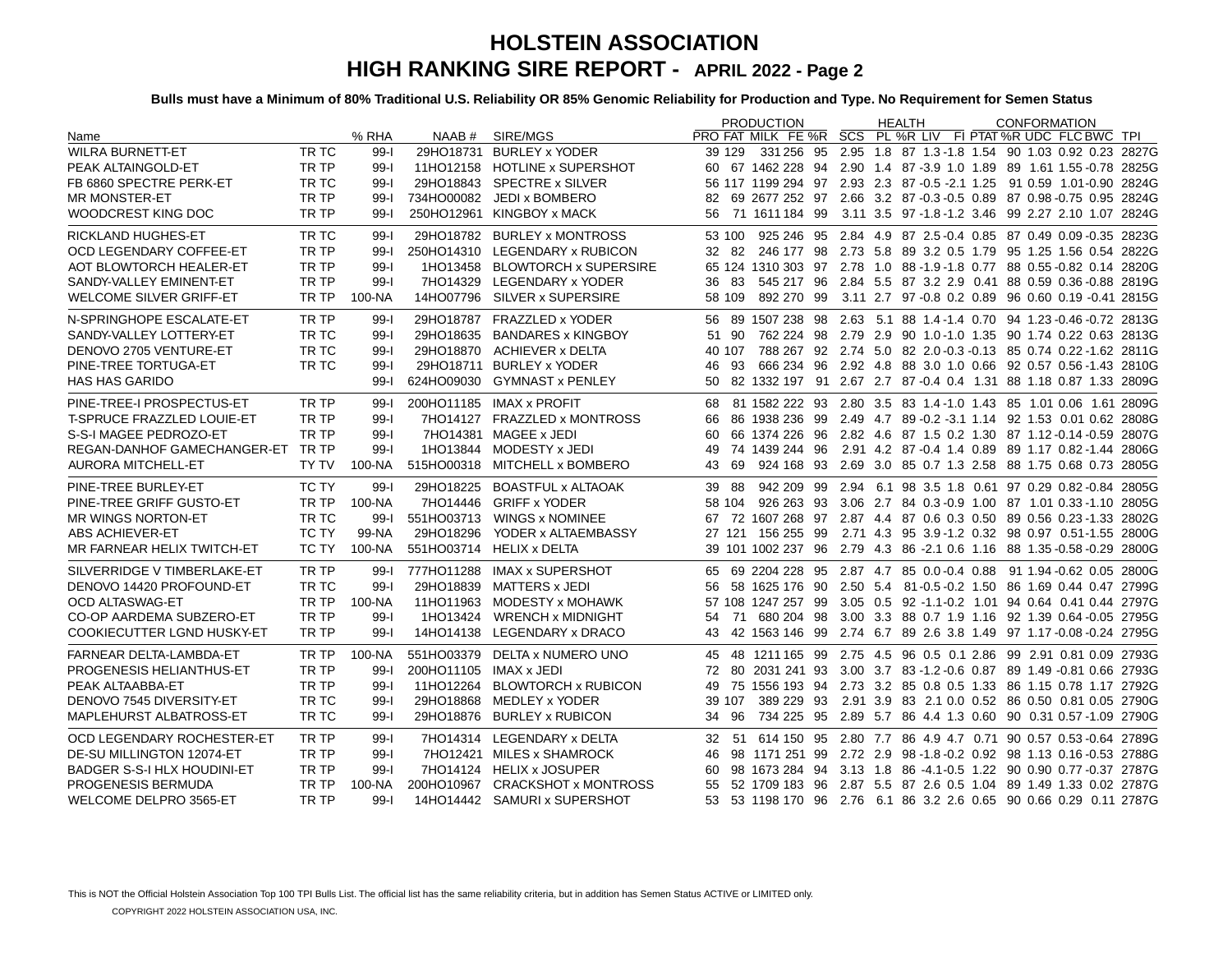|                                   |              |          |            |                                        | <b>PRODUCTION</b> | <b>HEALTH</b> | <b>CONFORMATION</b>                                                              |
|-----------------------------------|--------------|----------|------------|----------------------------------------|-------------------|---------------|----------------------------------------------------------------------------------|
| Name                              |              | % RHA    |            | NAAB # SIRE/MGS                        |                   |               | PRO FAT MILK FE %R SCS PL %R LIV FI PTAT %R UDC FLC BWC TPL                      |
| DE-SU FRAZZLD ROME 14192-ET       | TR TP        | $99 - 1$ | 14HO14226  | <b>FRAZZLED x YODER</b>                |                   |               | 50 102 1234 254 99 2.55 6.0 89 1.0 -0.6 0.00 96 0.02 -0.54 -0.58 2781G           |
| DE-SU JEDI JEFRI 13610            | TR TP        | $99-$    |            | 7HO13727 JEDI x RODGERS                |                   |               | 68 32 1694 171 98 2.71 5.4 90 0.8 3.0 0.63 94 1.12-0.39 0.34 2781G               |
| <b>MATCREST DEWEY-ET</b>          | TR TC        | $99 - 1$ |            | 29HO18755 BURLEY x DELTA               |                   |               | 43  81  1048  220  96  3.02  6.0  87  3.3  0.4  0.96  91  0.74  1.21-0.94  2781G |
| <b>OCD HELIX MILFORD-ET</b>       | TR TP        | 100-NA   |            | 14HO14315 HELIX x DELTA                |                   |               | 55 103 1077 283 97 2.86 2.9 88 -1.7 -1.7 1.11 91 0.63 0.66 -0.22 2781G           |
| SIEMERS FRAZZ BUZZARD-ET          | TR TP        | $99 - 1$ |            | 1HO13813 FRAZZLED x DELTA              |                   |               | 45 79 1147 191 97 2.78 5.0 88 0.5 0.2 1.04 88 1.84 -0.39 0.05 2780G              |
| PEAK LANGLEY-ET                   | TR TP        | 100-NA   |            | 97HO42071 HOTLINE x DELTA              |                   |               | 61 113 1508 293 97 3.09 -0.6 88 -3.9 -2.0 1.46 93 1.35 -0.10 0.33 2779G          |
| DENOVO 14744 GINETTA-ET           | TR TC        | $99 - 1$ |            | 29HO18957 GUARANTEE x DELTA            | 52 84             |               | 868 233 92 2.85 4.2 81 0.3 1.0 0.89 86 0.31-0.52-0.23 2778G                      |
| S-S-I OUTSIDERS NUGENT-ET         | TR TP        | $98-1$   |            | 7HO13991 OUTSIDERS x DAMARIS           | 59                |               | 84 1652 239 95 2.95 3.9 87 1.0-1.0 1.04 92 1.14 0.08 0.21 2778G                  |
| PEAK ALTAHOTHAND-ET               | TR TP        | 100-NA   |            | 11HO12178 HOTLINE x MONTROSS           | 63                |               | 60 1697 221 96 2.66 2.6 88 0.9 0.9 1.83 88 1.95 0.50 0.39 2777G                  |
| <b>WELCOME GODDARD 3571-ET</b>    | TR TP        | $99 - 1$ | 7HO14438   | <b>BLOWTORCH x DELTA</b>               | 58                |               | 90 1535 252 97 2.73 5.6 87 1.1 0.8 -0.43 89 -0.25 -0.35 -0.67 2776G              |
| DENOVO 7895 MENTOR-ET             | TR TC        | $99 - 1$ |            | 29HO18775 MAGNUS x SUPERSHOT           |                   |               | 62 55 1821 193 91 2.69 4.5 83 0.5 1.0 0.98 88 1.40 0.03 0.16 2770G               |
| MR SPRING NIGHTCAP 74636-ET       | <b>TC TY</b> | $99-I$   |            | 551HO03369 ALTASPRING x NUMERO UNO     |                   |               | 54 77 1282 235 99 2.89 3.6 89 0.0 0.3 1.05 95 1.74 -0.94 -0.50 2770G             |
| <b>PROGENESIS MARIUS</b>          | TR TP        | $99 - 1$ |            | 200HO10959 JEDI x BOMBERO              | 57                |               | 63 1545 215 98 2.87 3.5 90 1.0 -0.3 1.17 96 1.94 0.05 -0.74 2768G                |
| PROGENESIS PRETENDER              | TR TP        | $99 - 1$ |            | 200HO10972 EUCLID x RUBICON            | 93<br>43          |               | 929 202 99 2.95 3.8 89 1.7 - 0.2 1.53 94 0.83 0.41 0.73 2768G                    |
| S-S-I BG FRZZLD RIVETING-ET       | TR TP        | $99 - 1$ |            | 14HO14220 FRAZZLED x PROFIT            | 54<br>35          |               | 647 157 99 2.65 7.4 89 3.6 2.3 0.62 97 1.12 0.05 0.73 2768G                      |
| <b>WESTCOAST BACARDI-ET</b>       | TR TP        |          |            | 99-I 777HO10993 AFTERBURNER x MONTEREY |                   |               | 60 80 1068 236 99 2.79 2.1 89 -1.2 0.3 0.84 93 0.31 0.89 0.20 2766G              |
| <b>AOT SILVER HELIX-ET</b>        | TR TP        | 100-NA   |            | 14HO07770 SILVER x SUPERSIRE           |                   |               | 61 114 1713 303 99 3.04 1.4 98 -6.5 -1.5 1.10 99 0.80 -0.23 0.15 2765G           |
| SANDY-VALLEY LICORICE-ET          | TR TP        | $99-I$   |            | 777HO11154 SUPERHERO x KINGBOY         |                   |               | 43 64 616 166 92 2.66 3.3 83 0.0 1.7 1.49 85 1.40 0.03 0.68 2762G                |
| DE-SU 13798 OXFORD-ET             | TR TC        | $99 - 1$ | 29HO18554  | <b>BOURBON x SILVER</b>                | 69                |               | 79 1727 240 98 2.91 2.0 90 0.4 -0.6 0.75 94 0.92 0.20 0.39 2761G                 |
| SIEMERS DARWIN-ET                 | TR TP        | $99 - 1$ |            | 200HO11120 SUPERHERO x SILVER          |                   |               | 42 76 1013 154 95 2.85 2.7 89 0.3 0.5 1.60 87 1.99 0.75 1.63 2761G               |
| DENOVO 7899 ARCHER-ET             | TR TC        | 99-NA    |            | 29HO18773 ACHIEVER x DELTA             |                   |               | 52 96 825 249 93 2.84 3.6 84 2.0-1.7 0.61 88 0.97 0.33-1.19 2760G                |
| HURTGENLEA S HERO MAYS-ET         | TR TP        | $99 - 1$ |            | 551HO03575 SUPERHERO x YODER           | 49                |               | 68 1553 193 98 2.92 2.9 88 0.2 1.6 1.09 88 1.88 0.32 0.11 2759G                  |
| <b>MR RUBICON CASHIN-ET</b>       | TC TY        | 100-NA   |            | 551HO03449 RUBICON x CASHCOIN          |                   |               | 51 84 1698 259 99 2.85 4.5 89 0.8 -0.6 0.76 89 1.28 -0.35 -1.42 2759G            |
| OCD IRONMAN NEMO                  | TR TP        | $99 - 1$ |            | 7HO14365 IRONMAN x DELTA               | 21 78             |               | 111 174 97 2.78 4.8 88 2.6 0.9 1.90 93 1.55 1.22 0.21 2759G                      |
| PROGENESIS BROADCAST              | TR TP        | $99 - 1$ |            | 200HO10970 EUCLID x MONTROSS           | 59                |               | 42 1925 136 94 2.92 4.5 88 1.4 1.4 1.49 85 1.65 1.17 0.70 2759G                  |
| S-S-I MILLINGTON TOTEM-ET         | TR TP        | $99 - 1$ |            | 250HO13531 MILLINGTON x JACEY          |                   |               | 34 75 679 183 94 2.66 3.2 87 -0.1 0.5 1.82 86 1.91 0.63 0.01 2759G               |
| <b>TAG-LANE DEFIANCE</b>          | <b>TR</b>    | $99 - 1$ |            | 29HO18581 MIDGARD x SUPERSIRE          | 53                |               | 91 1656 262 99 2.73 4.9 93 2.3 0.7 -0.48 92 -0.09 -0.37 -1.16 2759G              |
| <b>BLUMENFELD GDANC RUMBLE-ET</b> | TR TP        | 100-NA   | 1HO12966   | <b>GATEDANCER x RUBICON</b>            | 37                |               | 82 608 206 98 2.60 4.5 90 0.9 -0.5 1.01 92 1.44 0.38 -0.09 2758G                 |
| S-S-I BG JAGGER MICK-ET           | TR TP        | 99-1     | 250HO14407 | <b>JAGGER x RUBICON</b>                | 70<br>50          |               | 823 210 87 2.76 4.7 77 1.0-0.4 1.24 85 1.02 0.50-0.22 2758G                      |
| <b>WESTCOAST YAMASKA-ET</b>       | TR TP        | 99-NA    | 200HO10915 | AFTERBURNER x YODER                    | 56 77             |               | 369 208 99 2.93 2.4 92 -0.8 -0.2 1.60 96 0.81 1.03 0.67 2756G                    |
| PEAK LUXOTIC-ET                   | TR TP        | $99 - 1$ | 7HO14537   | <b>CHARLEY x SILVER</b>                |                   |               | 51 81 1470 228 97 2.76 2.2 86 - 2.5 - 0.7 1.33 87 1.35 1.01 - 0.98 2755 G        |
| SIEMERS CHARLEY MERRYGUY-ET       | TR TC        | $99-I$   | 551HO03530 | <b>CHARLEY x MONTROSS</b>              |                   |               | 71 80 2664 278 99 2.86 3.6 90 0.6 - 2.0 0.66 95 0.69 0.02 - 1.92 2755G           |
| CAL-ROY-AL YODA-ET                | TR TC        | $99 - 1$ |            | 29HO18545 JEDI x YODER                 | 49                |               | 89 1040 231 99 2.73 3.2 91 0.1-1.4 1.22 97 1.34 -0.11-0.09 2754G                 |
| PROGENESIS PROSPEROUS             | TR TP        | $99-I$   |            | 777HO11043 MAGNUS x SUPERSHOT          |                   |               | 62 67 1507 184 97 2.54 3.4 88 0.6-2.6 1.75 94 1.98 0.66 0.74 2754G               |
| KINGS-RANSOM BIG DOLLARS-ET       | TR TP        | $99 - 1$ | 7HO14436   | <b>FRAZZLED x SPARK</b>                |                   |               | 55 72 2182 218 94 2.63 6.7 84 2.7 -0.9 0.21 90 0.75 -0.79 -0.84 2753G            |
| PINE-TREE SAMIRAH-ET              | TR TC        | $99 - 1$ |            | 29HO18478 ALTASPRING x SUPERSIRE       |                   |               | 67 99 1366 271 99 2.81 2.4 94 0.8-1.9 0.48 95 0.22-0.23 0.31 2753G               |
| DE-SU SYR ST LUCIA 14199-ET       | TR TP        | $99 - 1$ |            | 7HO14230 SYRACUSE x YODER              | 22 83             |               | -32 164 95 2.72 3.7 85 2.9 0.6 1.16 89 1.63 1.23 -0.09 2752G                     |
| SANDY-VALLEY EFFECT-ET            | TR TP        | $99 - 1$ |            | 7HO14330 FRAZZLED x RUBICON            |                   |               | 53 82 2100 230 98 2.86 5.8 88 2.2 - 0.6 0.52 91 0.33 0.37 - 0.72 2752G           |
| ABS ZEBEDEE-ET                    | TR TC        | $98-1$   |            | 29HO18724 SPECTRE x DELTA              |                   |               | 49 105 934 257 98 2.88 2.5 88 0.2 -0.3 0.69 95 0.36 -0.20 0.09 2751G             |
| PEAK MATCHUP-ET                   | TR TP        | $99-$    |            | 97HO42013 ALTATOPSHOT x DELTA          |                   |               | 56 73 1796 207 95 2.83 5.5 85 2.5 0.6 0.02 87 0.46 -0.32 0.00 2750G              |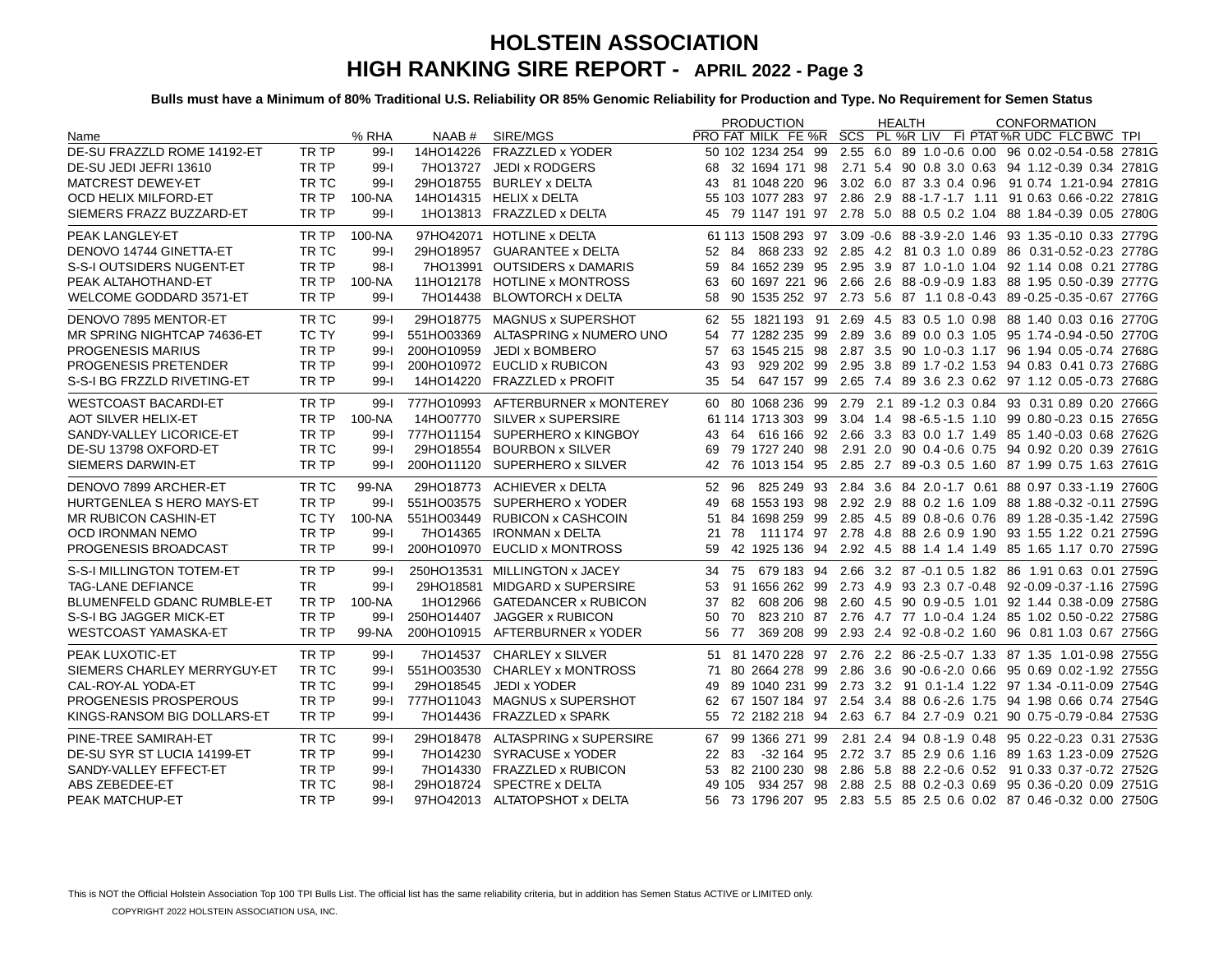|                                     |              |          |            |                                   | <b>PRODUCTION</b>                                                  | <b>HEALTH</b> | <b>CONFORMATION</b>                                                        |
|-------------------------------------|--------------|----------|------------|-----------------------------------|--------------------------------------------------------------------|---------------|----------------------------------------------------------------------------|
| Name                                |              | % RHA    | NAAB #     | SIRE/MGS                          | <b>PRO FAT MILK FE %R SCS PL %R LIV FI PTAT %R UDC FLC BWC TPI</b> |               |                                                                            |
| SANDY-VALLEY FS CAMDEN-ET           | TR TP        | $99 - 1$ |            | 7HO14096 FLAGSHIP x SILVER        | -87<br>35                                                          |               | 520 179 98 2.69 2.6 89 -1.3 2.0 0.97 94 1.56 -1.05 0.47 2750G              |
| S-S-I DELROY BIGGELO-ET             | TR TP        | $99 - 1$ |            | 250HO14633 DELROY x TOPGUN        | 52 95                                                              |               | 840 248 96 2.79 2.3 85 - 1.6 - 0.6 0.78 91 1.17 - 0.70 - 0.83 2749 G       |
| SANDY-VALLEY ALTAESCAPE-ET          | TR TP        | $99 - 1$ |            | 11HO12302 BOURBON x ALTASPRING    | 45                                                                 |               | 82 973 214 96 2.99 3.8 87 1.3 1.3 0.72 88 0.87 0.06 0.25 2748G             |
| SANDY-VALLEY COPYCAT-TW-ET          | TR TP        | $99 - 1$ | 7HO12974   | JEDI x JACEY                      | 47                                                                 |               | 80 1145 185 99 2.68 2.9 94 -1.9 0.0 1.42 99 1.46 0.39 1.61 2748G           |
| MR SUPERHERO NOLAN-ET               | TR TC        | 99-l     |            | 551HO03665 SUPERHERO x NUMERO UNO | 53                                                                 |               | 46 1538 190 98 2.85 6.1 88 2.5 1.9 0.74 94 0.91-0.04 -1.29 2747G           |
| <b>LEANINGHOUSE BANDRS VAN-ET</b>   | TR TP        | 100-NA   |            | 7HO14183 BANDARES x POWERBALL-P   |                                                                    |               | 56 88 1404 222 95 2.87 2.3 89 1.4 0.0 0.95 91 0.32 0.26 0.73 2746G         |
| RICKLAND PALACE-ET                  | TR TC        | $99 - 1$ |            | 29HO18847 ACHIEVER x KINGBOY      | 34<br>90                                                           |               | -12 184 97 2.68 4.0 87 2.1-0.6 0.91 92 1.22 0.80 0.53 2746G                |
| WET TUFFENUFF MAGNUS-ET             | TP TC        | $99-$    |            | 1HO11669 TUFFENUFF x MOGUL        | 66                                                                 |               | 76 1600 249 99 2.88 1.8 94 -1.4 -2.2 1.53 95 2.18 0.10 -0.24 2746G         |
| <b>COOKIECUTTER HIGH CARD-ET</b>    | TR TP        | $99 - 1$ |            | 7HO14161 JEDI x SUPERSHOT         | 59                                                                 |               | 47 1898 197 95 2.71 5.9 88 -0.2 2.4 0.18 92 0.68 -0.01 -0.78 2744G         |
| PROGENESIS POSITIVE                 | TR TP        | 100-NA   |            | 200HO10955 DUKE x RUBICON         |                                                                    |               | 50 116 1019 266 99 3.04 2.5 89 -1.2 -3.1 1.30 97 1.77 -0.44 -0.72 2744G    |
| PROGENESIS WIMBLEDON-ET             | TR TP        | 99-l     |            | 777HO11251 ALTAROBSON x DENVER    |                                                                    |               | 33 72 -706 186 97 2.74 4.9 87 2.4 2.6 0.39 91 0.41 0.41 0.71 2744G         |
| FB 16094 ACHV POWE-ET               | TR TC        | $99-1$   | 29HO18818  | ACHIEVER x RUBICON                |                                                                    |               | 24 101 247 214 91 2.68 4.8 82 5.3 0.4 0.23 87 0.44 0.66 0.59 2743G         |
| <b>PROGENESIS BLUFF</b>             | TR TY        | $99 - 1$ |            | 200HO10969 EUCLID x MONTROSS      |                                                                    |               | 48 46 2215 142 97 2.76 4.8 89 1.8 0.4 1.74 86 2.07 0.91 0.40 2743G         |
| SEAGULL-BAY AHNDER-ET               | TR TP        | $98-1$   | 1HO13800   | ACHIEVER x STOIC                  |                                                                    |               | 38 110 1374 265 97 2.93 2.8 87 1.8 -0.6 0.30 89 0.81 0.09 -1.20 2743G      |
| <b>BO-IRISH CROWNE-ET</b>           | TR TP        | 100-NA   | 14HO07823  | <b>MONTROSS x MAURICE</b>         |                                                                    |               | 78 79 2387 243 99 2.87 3.6 95 0.2-1.2 0.05 94 1.07-0.66 0.81 2740G         |
| MAPLEHURST ACHV LOWBOY-ET           | TR TP        | $99 - 1$ | 1HO13857   | ACHIEVER x JOSUPER                | 49 85                                                              |               | 708 225 96 2.64 3.8 87 3.3 -0.7 0.01 89 0.69 -0.19 -0.03 2740G             |
| AURORA ALTAANTONIO-ET               | TR TP        | $99 - 1$ | 11HO12083  | <b>BANDARES x COMMANDER</b>       | 52 78                                                              |               | 831 218 98 2.80 4.0 91 1.1-0.9 1.26 95 0.87 0.80 0.24 2737G                |
| S-S-I LA SANDERSN RAZZLE-ET         | TR TP        | $99 - 1$ |            | 7HO14110 SANDERSON x YODER        |                                                                    |               | 63 70 2224 222 95 3.03 4.3 88 1.1 0.5 0.58 90 0.29 -0.17 -0.14 2737G       |
| <b>ABS ETSY-ET</b>                  | TR TC        | $99 - 1$ | 29HO18669  | <b>BURLEY x DAVINCI</b>           | 32                                                                 |               | 88 269 176 93 2.74 4.3 86 1.8 0.3 0.85 89 0.87 0.50 0.46 2736G             |
| FINGER LOPEZ KING LOUIE-ET          | TR TP        | $99 - 1$ |            | 1HO13448 LOPEZ x KINGBOY          | 52                                                                 |               | 81 1883 223 98 2.69 3.8 88 0.8 0.3 0.07 89 0.24 0.55 -0.67 2736G           |
| SIEMERS DOC HANCOCK                 | TR TP        | $99-I$   |            | 250HO14579 DOC x MONTEREY         |                                                                    |               | 44 55 1275 160 95 2.92 2.4 85 -4.2 -1.5 3.60 91 3.19 1.90 0.03 2736G       |
| <b>AURORA LEDYARD</b>               | TR TP        | $99 - 1$ |            | 7HO14592 PINNACLE x DELTA         | 32 72                                                              |               | 562 180 90 2.91 4.1 80 2.5 0.2 1.56 85 1.59 1.15 -0.73 2735G               |
| <b>BOMAZ ALTATOPSHOT-ET</b>         | TR TP        | $99 - 1$ |            | 11HO11779 SUPERSHOT x ALTAEMBASSY |                                                                    |               | 62 86 1496 215 99 2.76 5.4 98 1.8 -0.2 -0.21 97 -0.14 -0.86 0.47 2735G     |
| ABS CLARITY-ET                      | TR TC        | $99 - 1$ |            | 29HO18674 SPECTRE x RUBICON       | 58                                                                 |               | 94 2248 250 99 2.79 4.2 88 1.6 - 1.4 0.01 85 0.42 - 0.26 - 0.03 2734 G     |
| PEAK ALTAALTUVE-ET                  | <b>RC TP</b> | $99 - 1$ |            | 11HO12155 SALVATORE RC x MONTEREY |                                                                    |               | 62 73 1692 212 95 2.78 3.3 88 -0.8 -1.7 1.87 91 0.67 0.91 0.43 2734G       |
| AOT BLOWTORCH HANDLE-ET             | TR TP        | $99 - 1$ | 1HO13460   | <b>BLOWTORCH x SUPERSIRE</b>      | 42 108                                                             |               | 606 219 94 2.90 0.9 86 -2.2 -0.4 1.70 91 1.12 -0.30 0.97 2733G             |
| PROGENESIS MODEST ROLAN512-ET TR TP |              | $99 - 1$ |            | 7HO13740 MODESTY x BOMBERO        | 89<br>35                                                           |               | 613 214 99 3.08 1.9 92 0.3 -0.6 1.19 98 2.15 1.01 -1.01 2733G              |
| SANDY-VALLEY EISAKU-ET              | TR TP        | $99 - 1$ |            | 7HO14364 SAMURI x RUBICON         |                                                                    |               | 44 77 1160 203 97 3.09 4.2 87 1.0 0.9 1.64 94 0.44 0.81 0.19 2733G         |
| DE-SU BARCELONA 14195-ET            | TR TP        | $99 - 1$ |            | 7HO14231 LOPEZ x SILVER           | 89<br>43                                                           |               | 605 214 97 2.87 2.4 88 0.2 -0.5 1.30 88 0.75 1.17 0.14 2732G               |
| <b>OCD PINNACLE DIESEL-ET</b>       | TR CD        | $99 - 1$ |            | 7HO14588 PINNACLE x DRACO         | 66<br>34                                                           |               | 896 190 93 2.72 4.2 83 2.4 - 0.4 1.41 87 2.05 0.22 - 1.35 2732G            |
| S-S-I OCTOBERFST PANTHER-ET         | TR TP        | $99 - 1$ |            | 7HO13562 OCTOBERFEST x RODGERS    | 37 65                                                              |               | 676 181 99 2.71 6.0 94 3.9 2.5 0.00 91 0.56 -0.30 -0.50 2731G              |
| SILVERRIDGE V PHONE-ET              | TR TP        | 100-NA   | 200HO10926 | DUKE x SUPERSHOT                  | 80                                                                 |               | 89 2740 284 98 2.95 1.9 87 -1.8 -3.7 0.94 88 1.52 -0.73 -0.51 2731G        |
| SUNQUEST AT RIVALRE-ET              | TR TC        | 100-NA   | 551HO03336 | YODER x SUPERSIRE                 |                                                                    |               | 41 104 1182 256 99 2.99 2.9 94 1.9 0.3 0.51 88 0.30 -0.44 -1.21 2731G      |
| DENOVO 14242 KOKOMO-ET              | TR TC        | $99 - 1$ | 29HO18747  | <b>BLOWTORCH x DELTA</b>          |                                                                    |               | 42 56 1306 153 97 2.69 4.8 88 0.4 1.3 1.48 92 1.25 0.82 0.64 2730G         |
| <b>JALTAOAK</b>                     | <b>TY TV</b> | $99 - 1$ |            | 182HO00922 ALTAOAK x FACEBOOK     | 50<br>90                                                           |               | 971 211 92 3.02 1.0 86 0.9 1.2 1.00 89 0.43 0.41 0.83 2730G                |
| PROGENESIS DEFINITE-ET              | TR TP        | 99-NA    |            | 200HO10797 AFTERBURNER x DELTA    | 52 59                                                              |               | 926 199 99 2.58 3.4 90 0.7 1.4 0.69 93 0.40 0.95 0.26 2730G                |
| ST GEN MODESTY LAREDO-ET            | TC TY        | 98-l     | 551HO03584 | MODESTY x ALTALEAF                |                                                                    |               | 74 79 2352 263 98 3.20 1.4 88 -0.3 -2.2 0.85 91 1.14 0.72 -0.99 2730G      |
| ST GEN RUBICON JONES-ET             | <b>TC TY</b> | $99-I$   |            | 551HO03663 RUBICON x JOSUPER      |                                                                    |               | 30 113 325 211 97 2.85 2.9 87 1.9-1.0 1.43 91 0.32 0.53 1.65 2727G         |
| <b>T-SPRUCE RESLV RICHFIELD-ET</b>  | TR TP        | $99 - 1$ |            | 7HO14581 RESOLVE x MONTROSS       | 65                                                                 |               |                                                                            |
| PARKHURST SAMARITAN-ET              | TR TC        | $99 - 1$ |            | 29HO18691 MODESTY x KINGBOY       | 45 90                                                              |               | 701 206  97  2.92  1.9  88  -1.2  -0.3  1.41  94  0.97  0.45  -0.18  2726G |